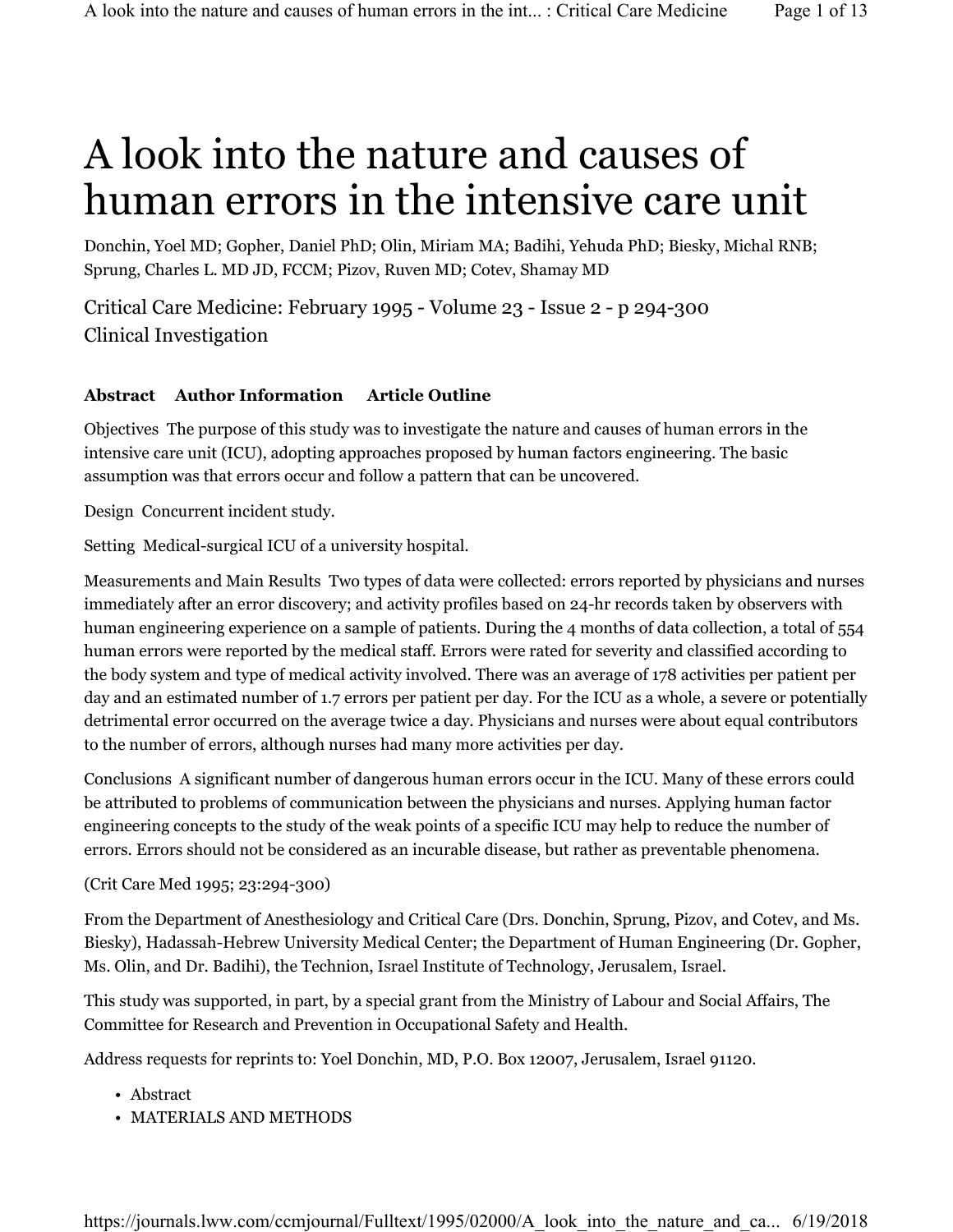- Error Reports.
- Activity Profile.
- •

•

- Statistical Methods.
- RESULTS
- •
- Activity Profile of the Intensive Care Unit.
- •
- Analysis of Errors.
- DISCUSSION
- REFERENCES
- Cited By

KEY WORDS: ergonomics; human engineering; intensive care unit; patient outcome assessment; complications, iatrogenic; error, human; mortality rate; healthcare team; critical illness

Investigations of the nature of human errors in hospitals are rare. It is human nature not to report errors, and the medical profession is no different from other professions. The importance of error prevention was recognized by anesthesiologists with the publication of error analysis and critical incidences in the operating theater <sup>[1]</sup>. (Anesthesiology is one of the few fields to publish such a study.) The paucity of published investigation in this area may be related, at least in part, to the fear of legal liability.

Great efforts have been invested in the industrial sector in the analysis of job requirements and the design of workplaces, equipment, and the physical environment for the benefit of workers. In air traffic control, for instance, human factors have been studied extensively  $[2]$ . In contrast, almost no attention has been given to human factor considerations in the hospital setting. As malpractice premiums have increased, hospitals tend to spend more time preparing themselves against liability claims rather than actively trying to avoid errors. A recent review <sup>[3]</sup> concluded that ``reducing the incidence of the events will require identification of their causes and developing methods to prevent errors or reduce their effect.''

Observations during routine daily activities in the intensive care unit (ICU) demonstrated that mistakes do occur, sometimes with severe consequences [4,5]. The present prospective study investigated the nature and causes of human errors in an active ICU in an effort to develop a methodology to avoid or reduce error frequency and impact. We report two phases of a concurrent incident study describing the activity profile of the ICU and analysis of the human errors collected within the framework of these activities.

## MATERIALS AND METHODS

The Hadassah-Hebrew University Medical Center at Ein-Kerem, Jerusalem is a tertiary-care teaching hospital of 650 beds. It has six critical care units (pediatric, neurosurgical, postcardiac surgical, coronary care, burn, and medical-surgical). The medicalsurgical ICU is a six-bed unit, with additional ``over-flow'' beds available in the nearby recovery room. The yearly occupancy rate of this ICU reaches 110%. The medical-surgical ICU is staffed by a director, a senior attending physician, and rotating residents from the departments of anesthesia, surgery, and occasionally from internal medicine. The patient/nurse ratio for all shifts is 2:1, regardless of the severity or the number of patients.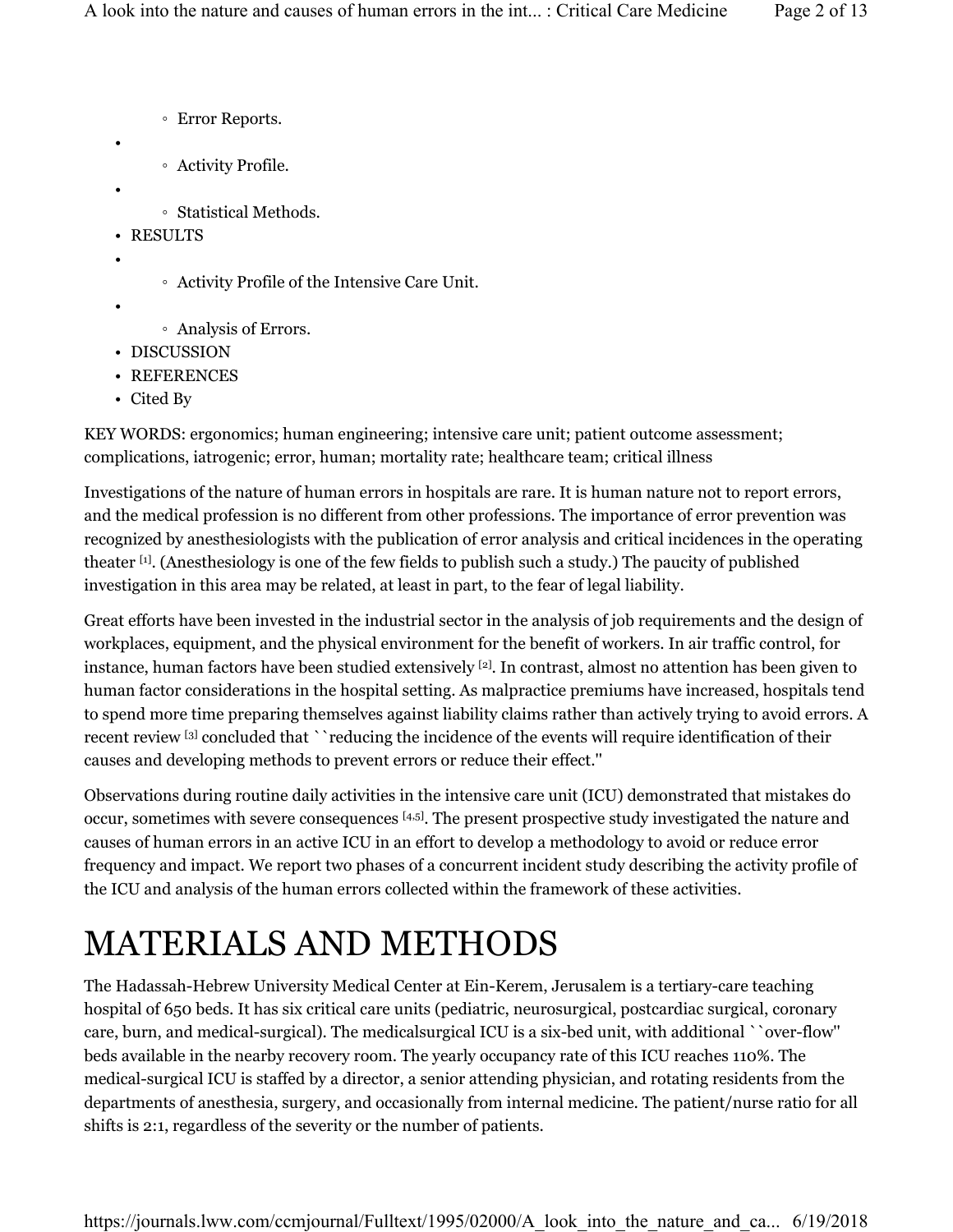The ICU mortality rate for the period in which this study was conducted was 12%, a rate that has not varied significantly in the last 10 yrs.

Monitor-derived data and other measurements (i.e., fluid intake and urine output, response of pupils to light, Glasgow Coma Score) were recorded on a flow sheet. On the same flow sheet, physicians and nurses recorded additional events, such as emergency endotracheal intubation, vascular cannulation, or cardiopulmonary resuscitation. Important laboratory results and blood gas analyses were recorded as well. Nursing rounds were made three times daily at the patient's bedside on the occasion of the change of each shift. Physician work rounds were carried out by attending and resident staff in the morning; the rounds were performed again, in the late afternoon, by the on-duty physician for that night.

Daily physician's orders were written during the morning rounds, after examining and assessing the patient's status over the last 24 hrs. Orders may be modified at any time, as dictated by changes in the patient's status.

For the purpose of the study, a human error was defined as a deviation from standard conduct, as well as addition or omission of actions relating to standard operational instructions or routines of the unit. Examples of human error included failure to observe inappropriate rates of flow of intravenous fluids, administration of an erroneous drug or drug dosage, order to administer a drug intramuscularly rather than intravenously, errors in calculating drug administration flow rates, and failure to properly perform a written order. Medical decisions were not addressed. Therefore, retrospectively inappropriate decisions were not considered errors. The observations and data collection took place over 4 months in 1989. Two types of data were collected: error reports and activity profiles.

#### Error Reports.

Errors were reported by physicians and nurses immediately as they were discovered. These errors were recorded on a form that was produced for the purpose of this study. The form did not become part of the patient's medical record. Before data collection had begun, several meetings were held between unit staff and members of the research team. During these meetings, the objectives of the study were discussed and the major elements of the error recording form were determined. The attitude of the staff toward the study was highly positive, and their full cooperation was assured.

The error report form included time of occurrence, time of discovery, sectional identity (e.g., physician, nurse, or other) of the person who committed the error and the sectional identity of the person who discovered it, a short description of the error and its presumed cause, and the number of invasive catheters and mode of ventilation. Errors were further evaluated during data analysis as to their nature and severity.

Each discovered error was rated independently by three senior medical personnel--two physicians (Y.D. and R.P.) and one ICU nurse (M.B.)--on a 5-point severity scale, where 1 was least serious and 5 most serious. A severity error of 5 was an error that if not discovered could have caused severe injury and subsequent deterioration in clinical status. An example of a severe error is error 292. A blood sample was sent for typing and cross-matching to the blood bank with the wrong patient label on the test tube. This error was discovered immediately at the blood bank and no harm was done; however, had it not been discovered in time, the error might have been fatal. Another example of a severe error is error 453. A nurse received an order to prepare 50 mg of ephedrine for intravenous administration. Only because the order was delayed did the physician notice that the nurse was trying to open 50 ampules of 1 mg of epinephrine! Severity level 1 or 2 was assigned in cases where calculation of urine output or the total fluid intake for 24 hrs was wrong.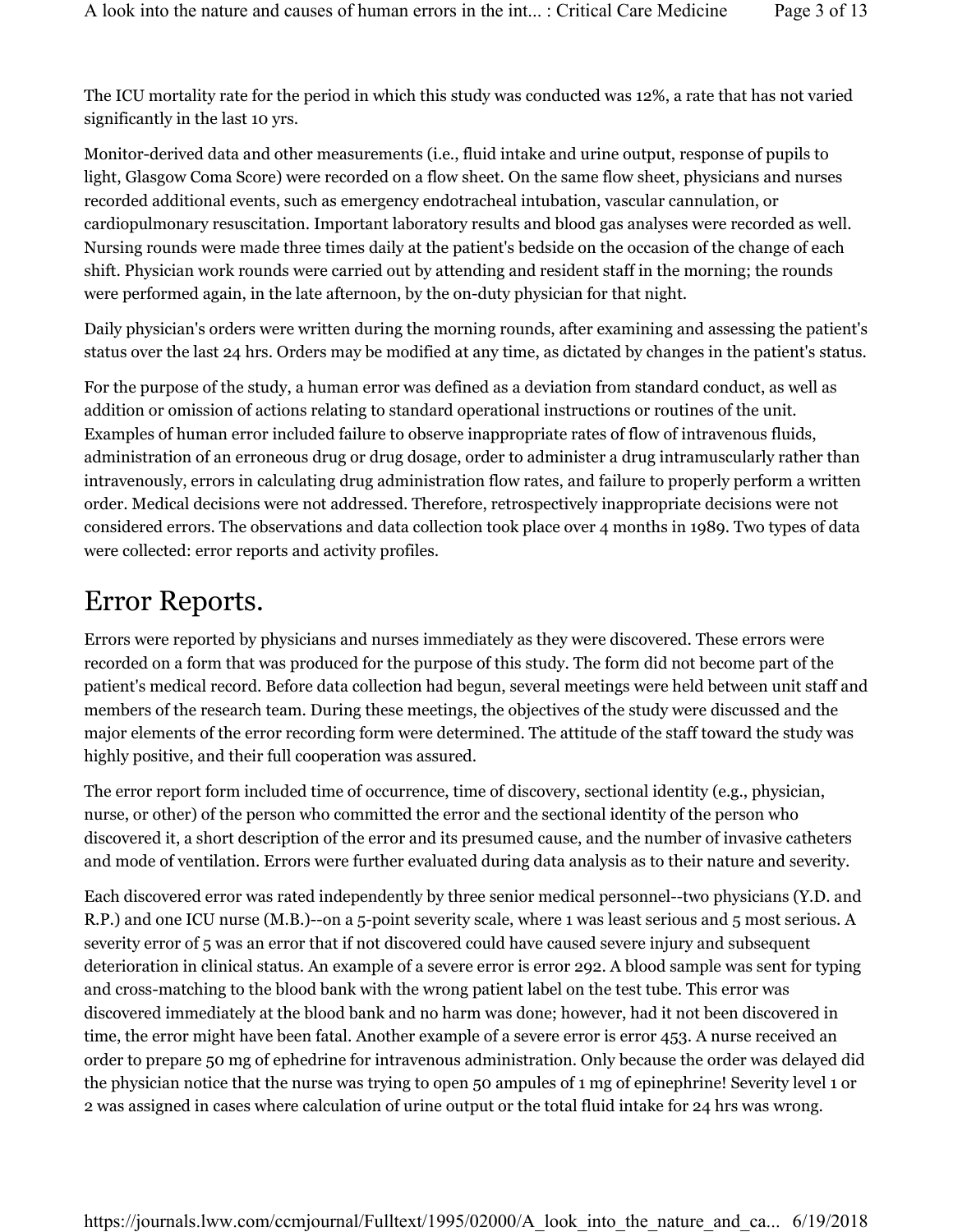### Activity Profile.

Twenty-four hour continuous bedside observations were conducted on a randomly selected group of 46 patients, who were representative of the patient population in the unit. The observations were performed by investigators from the Technion who are not medically trained. They received training for the project from a senior ICU nurse (M.B.) who also supervised their activity. The same nurse took part in the ongoing observations but was not a part of the ICU nursing staff during the observation period. Activity was defined as any interaction involving the patient and his or her immediate bedside surroundings, and all activities around the patient's bed during the 24-hr observations were recorded. Examples of recorded activities include replacing intravenous fluids, calibrating a transducer, or administering a drug. Each single interaction, regardless of the time required, was counted as a single interaction. The investigators also recorded any human errors they detected in the course of the observations.

Activities were recorded on a form prepared for the study as a result of working with the senior ICU nurse on two pilot cases. Each activity was recorded, along with its time, type, and nature, as well as the member of the staff performing the activity. These observations provided an essential baseline profile of daily activity in the ICU, as well as a reference point for the rate of errors performed. They also served as an independent validation of the accuracy and completeness of the medical and nursing staff records of human errors.

Activities were divided into three categories, according to the following criteria. Planned activities included the performance of routine standing orders. Initiated activities included additional treatments and procedures that were not an integral part of the routine. Reactive activities included activities in direct response to changes in the patients' clinical status.

A special coding system was developed to encode the 24-hr records and the error reports. The resultant database was submitted to statistical analysis.

### Statistical Methods.

The main data collection period extended over 4 months in 1989. Frequency distributions, average activity, error rates, and percentages were computed and cross-tabulated using statistical software (SAS, Cary, NC). The same software was used in all statistical analyses. This analysis was employed to test the statistical significance of differences between frequencies of events in categories. Pearson product-moment correlation coefficients were computed to assess the degree to which the judgment of experts agreed regarding the severity of the errors. Comparisons between the average number of errors per hour at different times of the day were conducted using t-tests in a planned comparison model.

### RESULTS

### Activity Profile of the Intensive Care Unit.

The Technion observers recorded a total of 8,178 activities during their 24-hr surveillances of 46 patients (an average of 178 activities per patient per day). Seventy-eight errors were recorded during these observations (0.95% of activities). Activities performed by staff members had the following distribution: 382 (4.7%) activities were performed by a single physician, and 174 (2.2%) activities involved two or more physicians;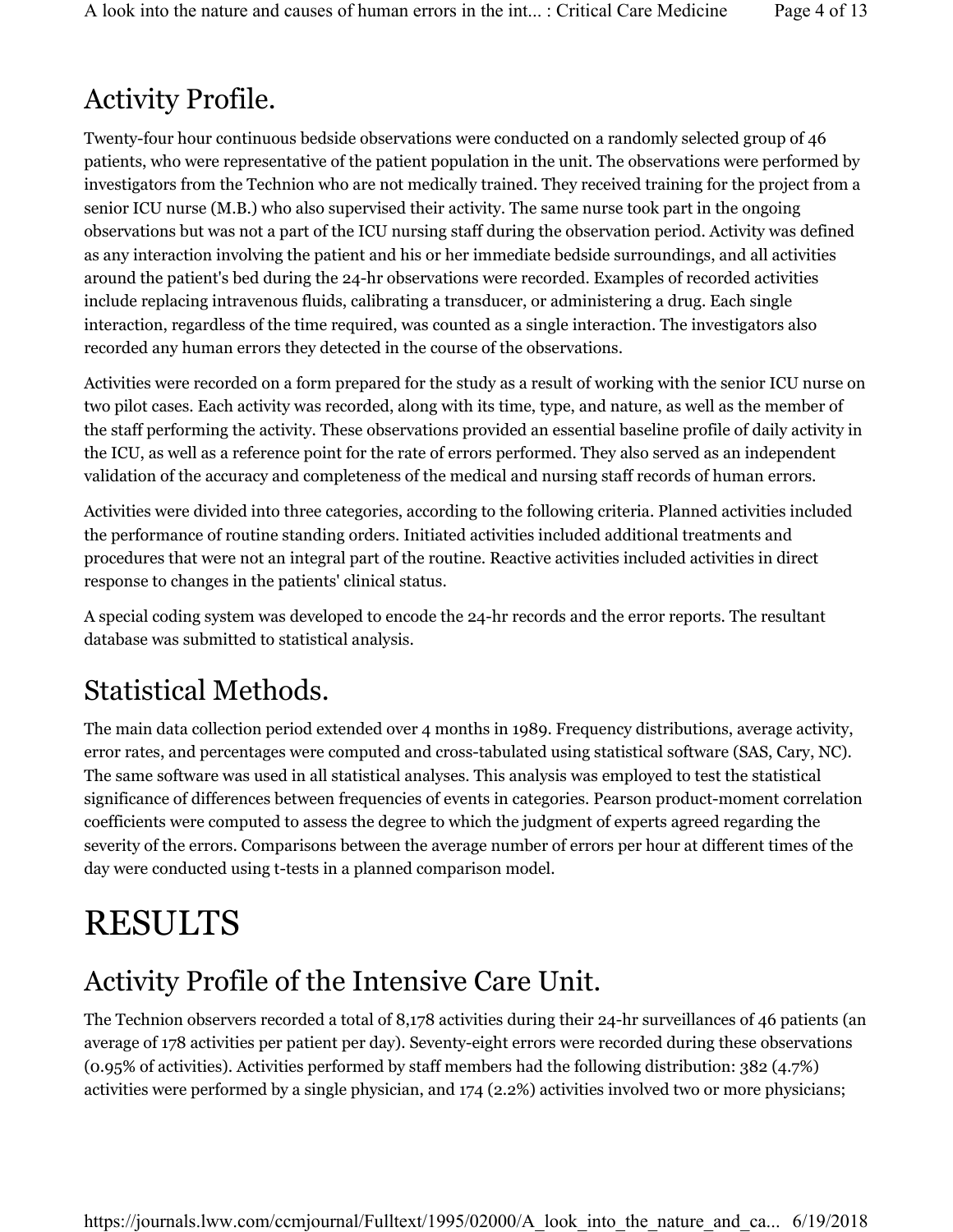6,857 (84%) activities were performed by a single nurse, and two nurses together accounted for 228 (2.7%) activities; nurses and physicians together were involved in 256 (3%) activities; technicians, other paramedical personnel, and visiting family members contributed 281 (3%) of the total number of activities.

Of the 382 activities performed by physicians, 181 (47%) were classified as planned, 71 (19%) were classified as initiated, and 126 (33%) were classified as reactive. (Four activities could not be classified.) Of the 6,857 activities performed by nurses, 6,316 (92%) were planned, with only 361 (5.5%) initiated, and 164 (2.5%) reactive. Figure 1 describes the diurnal distribution of the activities of physicians and nurses throughout the 24 hrs. In groups, peak activity occurs during late morning and early afternoon hours (1000 to 1300 hrs). However, while the number of activities performed by physicians decreased sharply outside of this ``window,'' nurses maintained a high rate of activity at all hours. Methods used to record all of the patients' daily activities included the patient's bedside flow sheet only (47%), the physician's order sheet only (7%), and both forms (28%). Eighteen percent of the activities were not recorded in any form.

#### Figure 1

On the last 15 of the 46 24-hr observations, special attention was devoted to verbal communication among staff members. Of 3,018 activities recorded for these 15 patients, verbal communication was observed only in 291 (9%) activities. Most communications were exclusively among physicians or exclusively among nurses. Only in 60 (2%) of the recorded activities did physicians communicate verbally with nurses.

### Analysis of Errors.

During the 4 months of data collection, 554 human errors were recorded. Physicians and nurses recorded 476 errors on the special form that they discovered during their routine work. Seventy-eight additional errors were detected by the Technion observers during their observations. Fortyeight of the 78 errors were also reported by the medical staff. All statistical analysis was adjusted for this overlap.

The severity rating of errors showed that 147 (29%) errors were in categories 4 and 5--that is, errors that could potentially cause significant deterioration in patient's status or even death. The correlation coefficients between the severity ratings of the three raters (Y.D, R.P., and M.B.) were 0.63 to 0.70. Although correlation coefficients at this level imply only a moderate degree of agreement between raters, a closer examination of the differences between judgments showed that the judgments differed by more than 1 severity score point in only 3% of ratings. Figure 2 depicts the separate and joint rating of errors by physicians and nurses. Of the total number of errors reported by the ICU medical staff, 206 (46%) errors were committed by physicians and 240 (54%) errors were committed by nurses. This distribution was the same whether the reporters of the errors were physicians or nurses. A similar distribution for the two classes of staff members was also found when the 78 errors detected by the Technion observers were analyzed. Namely, 32 (40%) errors were committed by physicians, and 46 (60%) errors were committed by nurses.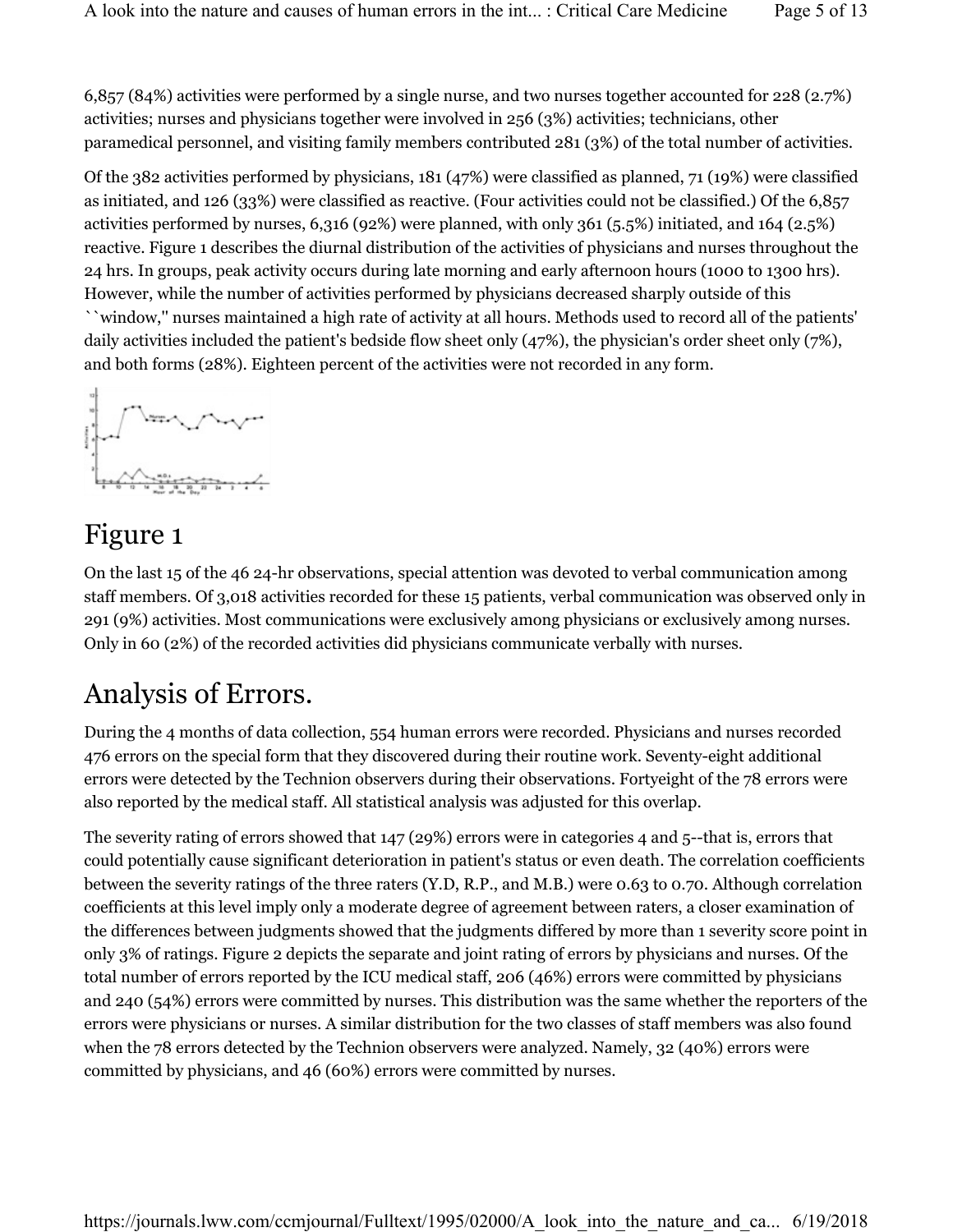

### Figure 2

Diurnal distribution of errors over the hours of the day is plotted in Figure 3. On average, more errors per hour were committed during the day than during the night. Of the total number of errors committed by physicians, 72.7% occurred in the day and only 21.3% occurred at night (p < .027). Of the total number of errors committed by nurses,  $68\%$  occurred during the day and  $32\%$  occurred during the night (p < .002). Errors that were attributed to physicians had one distinct peak, generally corresponding to the time window of their peak activity, between 1000 and 1200 hrs. Errors attributed to nurses had a similar morning peak, with a 1-hr lag after the physicians' rounds. In addition, nurses had three secondary peaks at 0730, 1530, and 2400 hrs, corresponding to the times of the nurses' shift change.



### Figure 3

Verbal communications between physicians and nurses were recorded in 205 (37%) of the error reports. This percentage is surprisingly high, when contrasted with the finding that verbal communications between physicians and nurses were observed only in 2% of activities recorded during the 24-hr observations.

Finally, Table 1 presents the comparative ratio between the relative number of errors and the frequency of activities, for different categories of body systems and medical activities. In each of the categories presented in Table 1, the percent of errors in this category, from the total number of errors, was divided by the percent of activities in this particular category from the total number of activities. A ratio of 1.0 implies that the relative frequency of errors in this category matched the relative frequency of activities. A ratio of >1.0 implies that the rate of errors of a particular type was larger than the respective frequency of activities. If the ratio is <1.0, the implication is that this particular category of activities was less susceptible to errors.

|                | Activity |      | <b>Errors</b> |      | <b>Blatist</b>           |
|----------------|----------|------|---------------|------|--------------------------|
| Nervous system | $-200$   | 29   | 22            | õ. I | 1.76                     |
| Breathing      | 1783     | 95.9 | 549           | 22.8 | 0.88                     |
| Cardiovaarular | 1291     | 18.7 | 23            | 5.5  | 0.29                     |
| Digestive      | 1002     | 14.6 | 30            | 23   | 0.16                     |
| Urine          | 700      | 10.2 | 10            | 2.3  | 0.22                     |
| Input.         | 1644     | 34.1 | 346           | 57.3 | 2.38                     |
| Output         | 344      | 3.6  | 50            | 4.7  | 1.31                     |
| Total          | 6892     | 500  | 429           | 500  | $\overline{\phantom{a}}$ |

### Table 1

Examination of the results presented in Table 1 indicates that input activities and central nervous system activities with error ratios of 2.38 and 1.76, respectively, are the most error-prone categories. Cardiovascular system, urine, and digestive categories are on the low end of susceptibility to errors.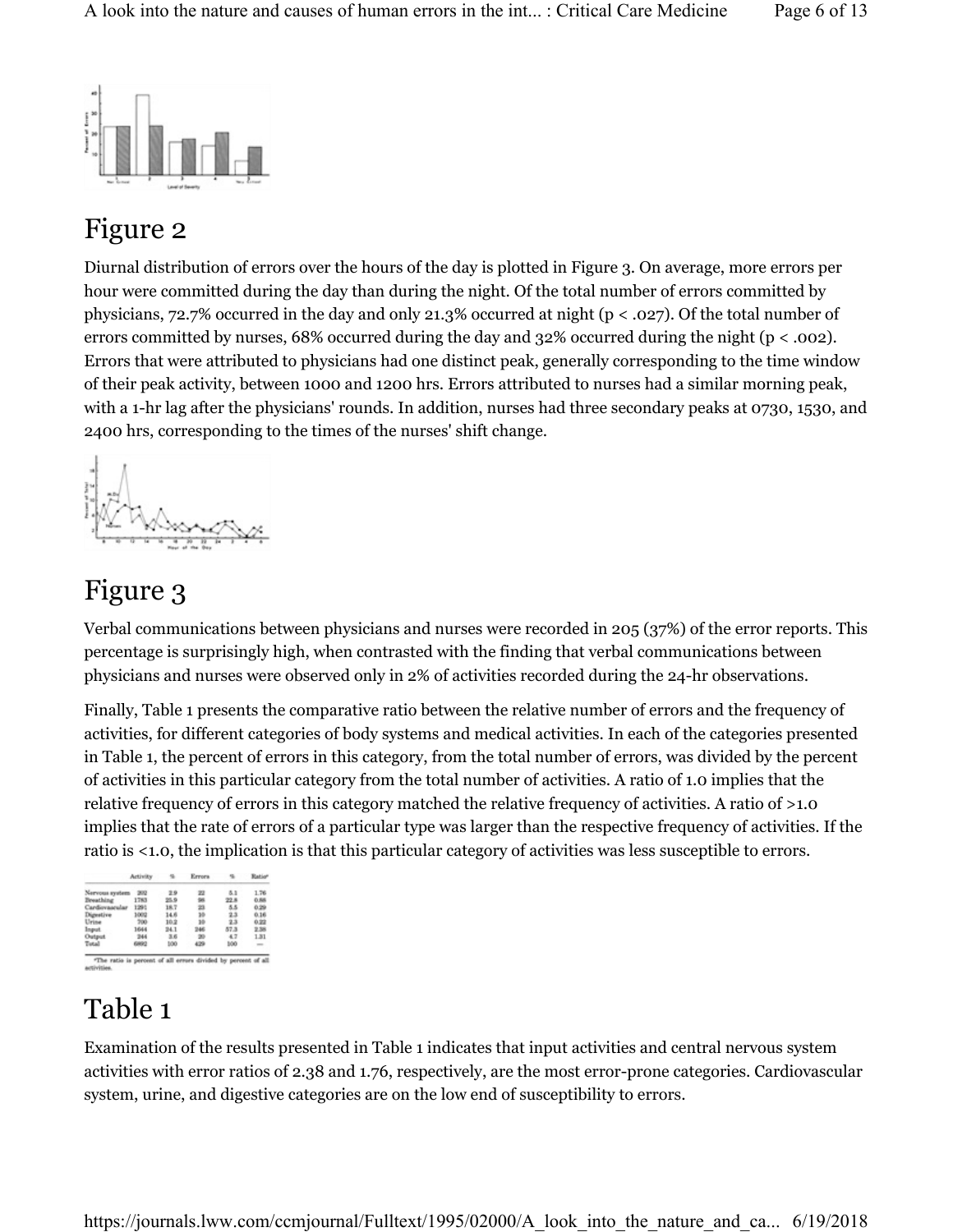## DISCUSSION

The ICU in the present study served as a model for examining the applicability of concepts and task analysis methods (adapted from human factors engineering) to the study of medical teams in clinical practice. Data collection techniques included the development of a general activity profile, accompanied by a detailed human factors analysis of the ICU workplace. These techniques served as anchors to calibrate and qualify the error reports recorded by the ICU medical staff. Human factors engineering, as a domain, focuses on the study of the interface between humans and their working environment, with a particular emphasis on technology. The main goal is to improve the match between technology, task requirements, and the ability of workers to cope with task demands. While the human factors engineering approach has been extensively employed in a wide variety of work environments, from the cockpit of an aircraft to the console of a nuclear power plant, the ``health industry'' has largely neglected this approach. Physicians and human factors experts may find it difficult to compare hospitals to factory assembly lines, which may be the reason that so little human factors engineering work has been done on daily hospital activity.

Only a handful of studies have been dedicated to human errors in critical care. Previous retrospective studies  $[4-8]$ , using the hospital reporting system as a source for discovering errors, found only 92 instances of human errors (and 53 cases of equipment malfunction) in a period of 3 yrs. This finding represents an astonishingly low error rate, especially when compared with our results. However, such a difference can be expected when a prospective study with immediate reporting of errors by the medical staff is compared with a retrospective study of ``filed'' errors.

In our study, an average of 178 activities per patient were recorded daily, of which 1.7 (0.95%) activities were judged erroneous. Assessing a 100% occupancy rate in six beds of the main ICU, at the period in which the study was conducted, it can be estimated that >1,000 human errors were actually committed during the 4 months. During the same period, 476 human errors were self-reported by the medical and nursing staff. Or, close to 50% of the errors were discovered and self-reported. Considering the circumstances of the study, this rate of retrieval of human errors seems relatively high. Moreover, the findings of the three raters and the Technion staff were similar in terms of the errors and error category types for physicians and nurses. Such a similarity gives credence to the error reports in reducing the chances of biases or tendencies of selective reporting.

Twenty-nine percent (147) of the errors were graded as severe or potentially detrimental to the patients if not discovered in time (i.e., about two such errors in the ICU per 24 hrs), which is an alarming finding. Such a finding underscores the crucial importance of the study of errors in the case of intensive medical care. At first glance--when considering the typical instability of ICU patients and the complex and demanding task of physicians and nurses--an overall error rate of <0.5% (of which only 29% are rated severe) may be considered a high and reliable level of performance. However, when this error rate is calibrated by the large number of daily activities per patient, and the fact that the unit had only six beds, two severe errors per day cannot be taken lightly. In the rest of this discussion section, we attempt to qualify possible sources of errors.

Compared with nurses, physicians had a much higher rate of error. Recall that of the total number of errors, 45% (238) were committed by physicians and 55% (286) were committed by nurses, whereas physicians carried out only 4.7% (382) of the daily activities, while nurses carried out 84% (6,857) of the activities. Three possible explanations for this finding--which may not be mutually exclusive--can be offered. One determinant may be the differences between physicians and nurses in the nature of their tasks. While nurses are mainly involved in routine and repetitive activities, physicians' activities comprise a much higher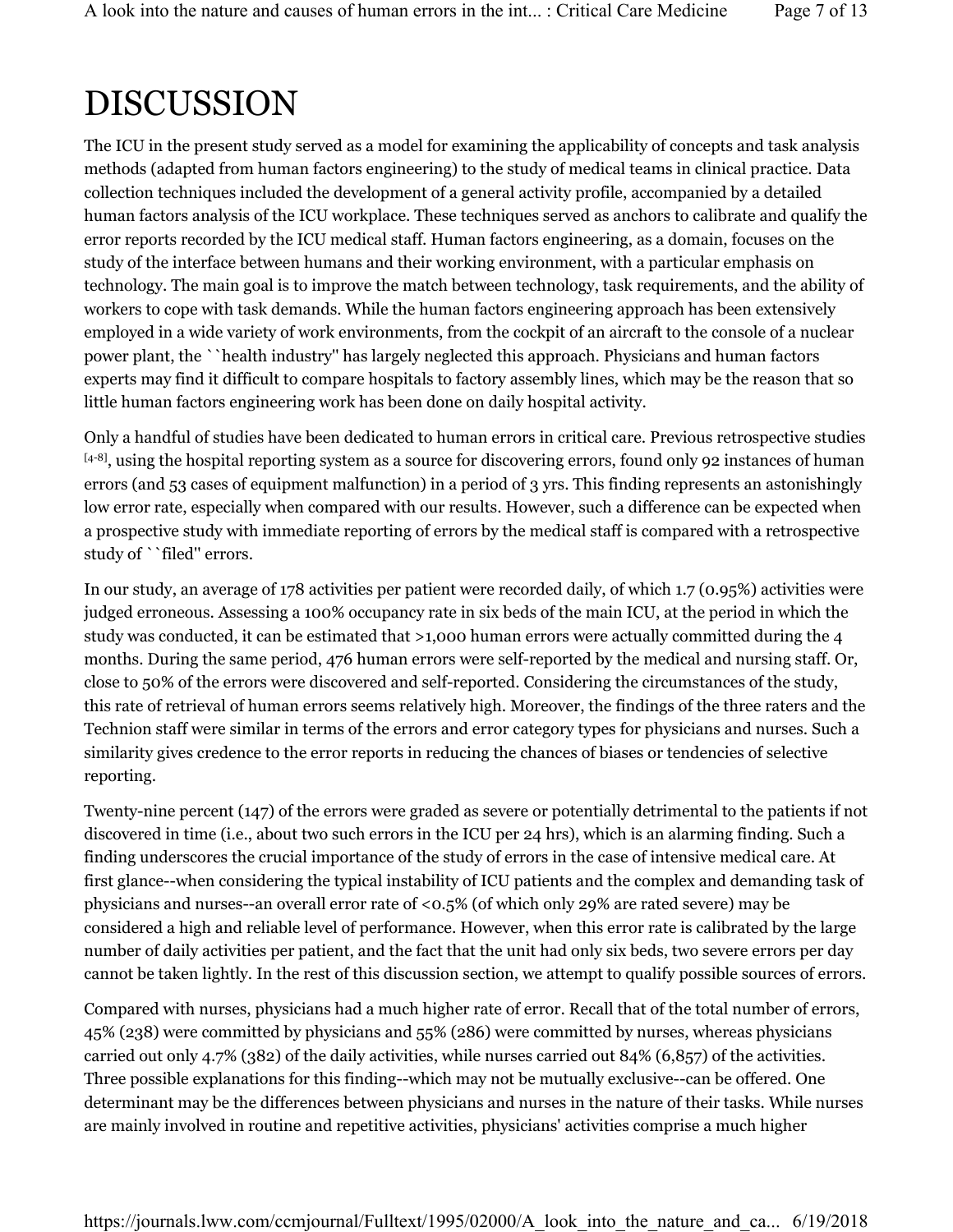percentage of reactive and initiated interventions. These differences have been well documented in the unit activity profile. Initiated and reactive activities are, by default, less predictable and more susceptible to stress, and hence they also have increased probability for error.

Another contributing factor may be the fact that physicians in the present ICU, as part of their duties, were continually called on for emergency consultations outside the ICU. Consequently, their contact with each patient in the ICU was more intermittent. Also, each physician was expected to keep track of a larger number of patients in the ICU as compared with nurses. Each nurse was responsible for two patients, while physicians supervised all six beds. The greater the number of patients and the more intermittent the contact, the greater are the chances of confusion and error. Finally, due to the training role of the present ICU, as part of a university hospital, a considerable number of the physicians in the units were less experienced than the nurses.

Taken together, the above three factors highlight the critical importance of good communication and transfer of information between physicians and nurses. Since the responsibilities of physicians and nurses are complementary rather than overlapping, a complete, coherent, and updated knowledge base of the patient status requires a two-way information flow among team members. In addition, in the context of the studied ICU, it appears that nurses were involved in closer and more continuous monitoring of each patient than physicians. Thus, by serving as an active liaison, they can help physicians to bridge information gaps and avoid confusion. In the training environment, proper communication and exchange patterns may also enable residents and students to take advantage of the accumulated experience of nurses in unit conventions and routines.

The prevailing formal routes of written information exchange are the physician's order forms, daily followup sheets, and the patient's files. Physicians' rounds and nurses' shift changes are the formal occasions for verbal information transfer. Proper and complete exchange of written information entails keeping strict records of all activities on the relevant forms, while using adequately designed formats that are equally understandable to all involved team members. Regarding verbal briefings, it is highly desirable that nurses be included in the physicians' rounds and have a formal role in the information exchange. Shift changes should also be formalized in terms of the content and mode of information transfer.

Several outcomes of the present study indicated deviations from the above recommended conventions. The 24-hr observations showed that 18% of the activities were not recorded in any form. Verbal communications were only observed in 9% of the activities, while nurses and physicians conferred with each other only in 2% of the activities. Nurses were not an integral part of the physicians' rounds; in most cases, nurses did not participate, and were not included in the information exchange. These results should be considered, together with the diurnal distribution of errors (i.e., most errors occurred in morning hours, around the time of the physicians' morning rounds, with a 1-hr delay in the error peak of the nurses). One can only speculate at this time how this error peak could be influenced if nurses and physicians formally exchanged reports during morning rounds. Nurses had secondary error peaks at each shift change, which is another indication of problems in information exchange.

A related finding was that verbal exchanges between physicians and nurses were recorded in 37% of errors, which is an astonishing number, since verbal exchanges constituted 2% of the overall activity profile. Possibly, these communications reflect informal orders or information exchanges that were given under emergency circumstances. Such exchanges are more likely to be misunderstood and misperceived. Further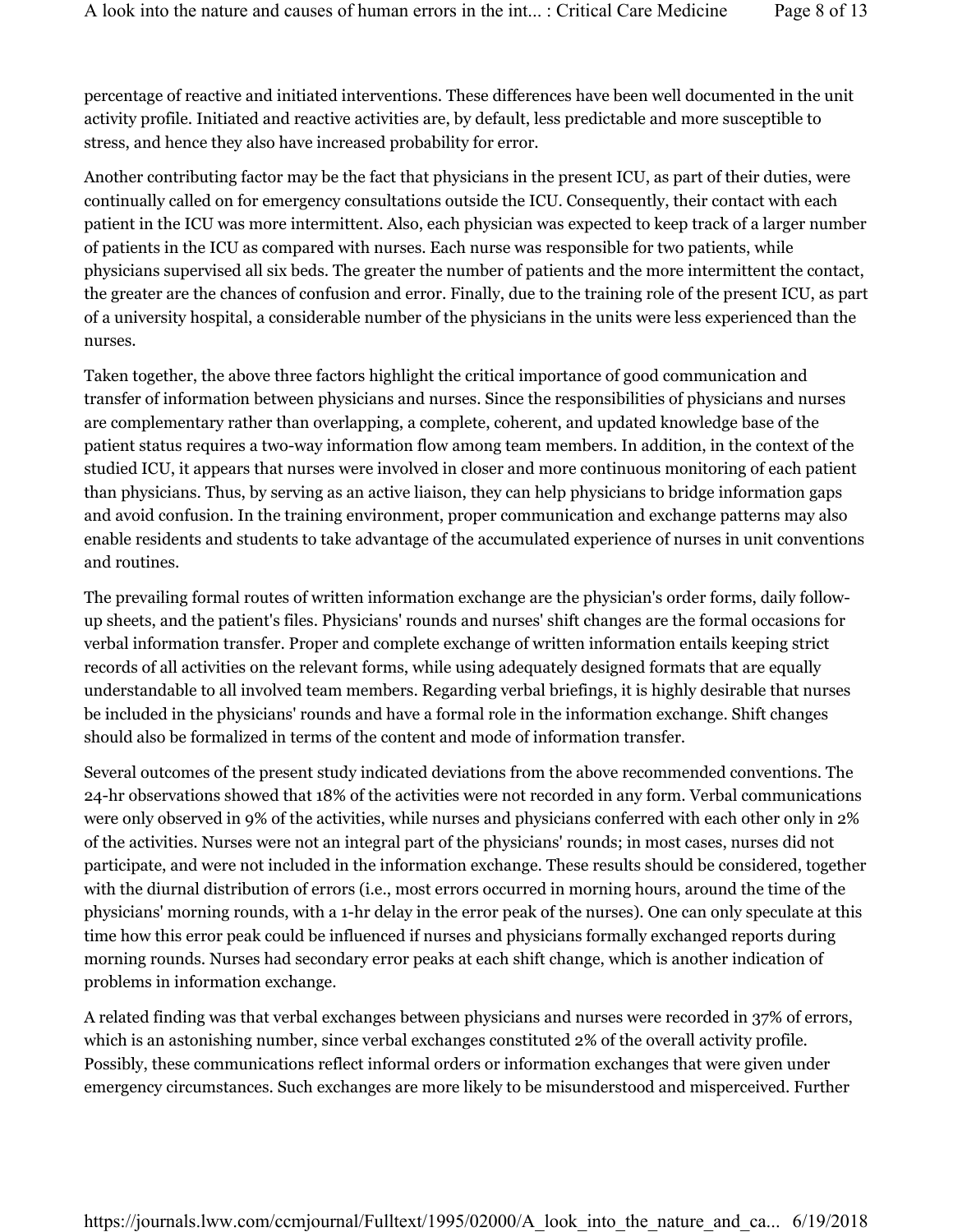systematic research is needed to examine this hypothesis. If this hypothesis is supported in future studies, it may strengthen the call for maintaining strict written records of all activities, and establish formal briefing procedures among staff members.

The probability for error occurrence was not equally distributed among different types of activities. The data presented in Table 1 indicate that input, output, and central nervous system-related activities were relatively more prone to the occurrence of errors. A contributing factor to the higher susceptibility to error of these categories may be the inadequate human factors design of the patient bedside as a work station, and deficiencies in the design of recording forms. Although a detailed discussion of this claim is beyond the scope of the present paper, such analysis has been conducted and reported elsewhere <sup>[9]</sup>.

The major problems demonstrated in this analysis were lack of standardization and congestion of instruments, monitors, wires, and intravenous catheters around the patient's bed. These problems often complicated access to the patient's bed and created problems of identification and status assessment. In addition, tubes, fluid bags, and drugs were insufficiently marked or had labels that were hard to read. Some of the recording forms were not specifically designed to answer the needs of the ICU unit, causing staff members to improvise and develop their own style of completing them. Other recording forms were deficient in terms of layout and clarity of display. It is easy to see why input and output activities--which mainly involve recording levels of drug and fluid administration, intravenous drip rates, and complex formulas on order forms--are especially susceptible to these types of communication problems. Therefore, it is expected that steps taken to alleviate these problems will lead to a reduction in the number of errors.

The higher error rates observed for central nervous system-related activities are believed to be influenced by other factors associated with the information-gathering and decision-making processes that are involved in performing central nervous system-related activities. A detailed discussion of these factors is presented in another paper [10].

While our study offers important insights into the sources and nature of errors that occur in the ICU, along with practical steps for reducing the error rate, some cautionary words are in order. The mere conduct of a study of the kind reported in this article, with the accompanying observations and error reports, may change the behavior of staff members. Also, there are no conceivable control conditions, as it is impossible to ``implant'' errors and watch the time until their discovery. Finally, the study was conducted in a specific environment--the ICU of an Israeli hospital, a unit grossly understaffed, which also serves as a training facility.

Although these features make this ICU somewhat different from ICUs in the United States and Europe, there is sufficient similarity, and the global research approach is still valid. To conduct a similar study, a unit must first become aware of the involved issues and the importance of studying errors. The unit may then proceed to seek the specific steps that need to be taken for conducting the study and applying the study's findings afterward.

In conclusion, the tools and concepts provided by cognitive psychology and human factors engineering proved to be both useful and powerful in the analysis of human errors in the demanding, dynamic, and complex environment of the ICU. We believe that the nature and causes of errors that were identified in our ICU were not unique and that they have general relevance for other ICUs, as well as for the analysis of medical units of other types.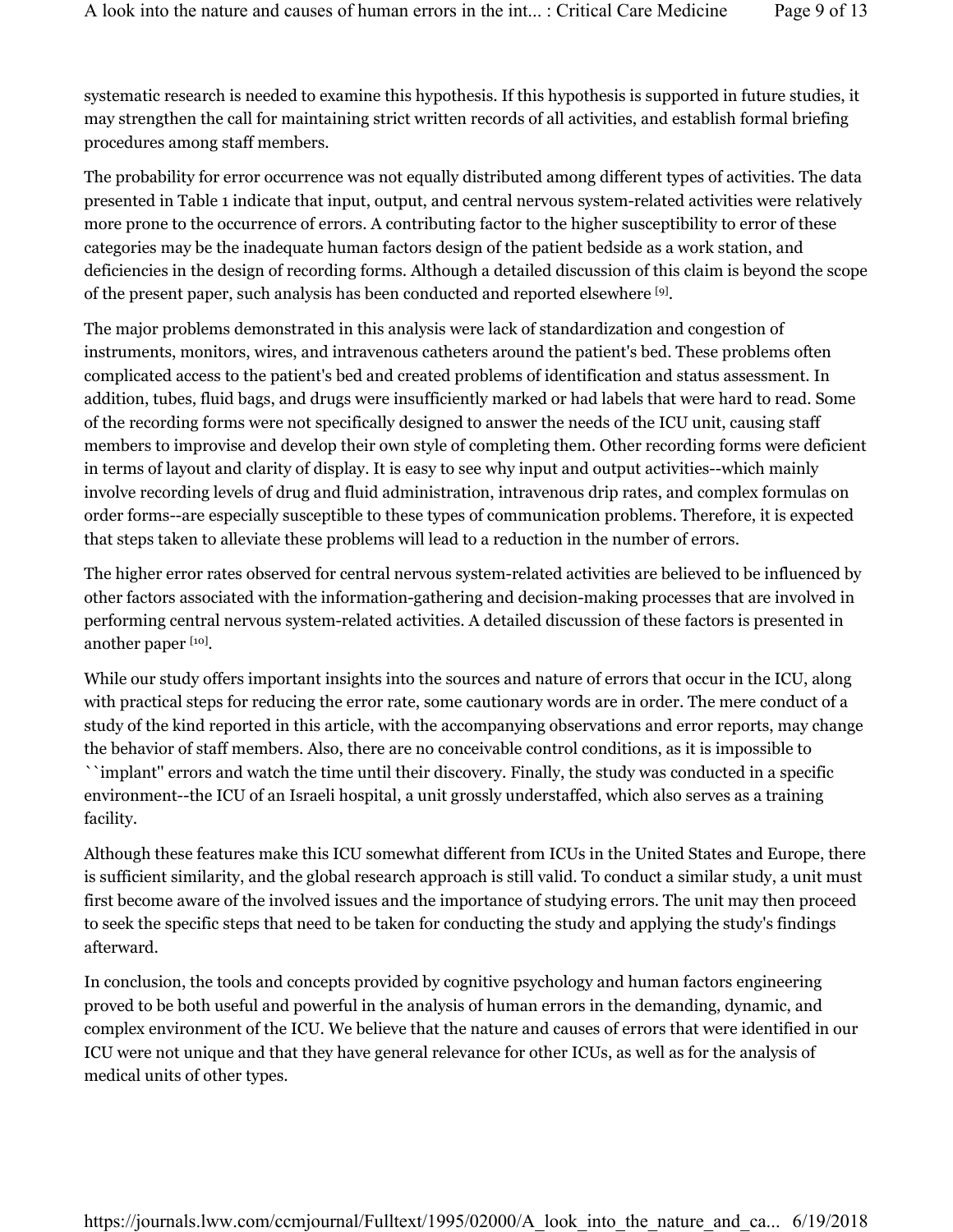### REFERENCES

1. Gaba DM: Human error in anesthetic mishaps. Int Anesthesiol Clin 1989; 27:137-147

2. Lenorovitz DR, Phillips MD: Human factors requirements engineering for air traffic control system. In:

Handbook of Human Factors. Salvendy G (Ed). New York, John Wiley, 1987, pp 1771-1789

3. Brennan TA, Localio AR, Leape LL, et al: Identification of adverse events occurring during hospitalization. Ann Intern Med 1990; 112:221-226

4. Brennan TA, Leape LL, Laird NM, et al: Incidence of adverse events and negligence in hospitalized patients. N Engl J Med 1991; 324:370-376

5. Abramson NS, Wald KS, Grenvik ANA, et al: Adverse occurrences in intensive care units. JAMA 1980; 244:1582-1584

6. Solomon SL, Wallace MB, Ford-Jones EI, et al: Medication errors with inhalant epinephrine mimicking an epidemic of neonatal sepsis. N Engl J Med 1984; 310:166-170

7. Knaus WA, Draper EA, Wagner DP, et al: An evaluation of outcome from intensive care in major medical centers. Ann Intern Med 1986; 104:410-418

8. Lesar TS, Briceland LL, Delcoure K, et al: Medication prescribing errors in a teaching hospital. JAMA 1990; 263:2329-2334

9. Gopher D, Olin M, Badihi Y, et al: The nature and causes of human errors in the medical intensive care unit. In: Proceedings of the Human Factor Society's 33rd Annual Meeting. 1989, pp 956-960 10. Gopher D, Badihi Y, Donchin Y: Knowledge compilation by doctors and nurses on their patients and its

relationship to errors. In: Proceedings of the 12th Triennial Congress of the International Ergonomics Association. Toronto, ON, Canada, 1994, pp 57-59

## Cited By:

This article has been cited 18 time(s).

Critical Care Medicine A system factors analysis of "line, tube, and drain" incidents in the intensive care unit\* Wu, AW; Morlock, LL; Makary, MA; Pronovost, PJ; Needham, DM; Sinopoli, DJ; Thompson, DA; Holzmueller, CG; Dorman, T; Lubomski, LH Critical Care Medicine, 33(8): 1701-1707. 10.1097/01.CCM.0000171205.73728.81 PDF (371) | CrossRef Critical Care Medicine Do you know the frequency of errors in your intensive care unit?\* Graf, J Critical Care Medicine, 31(4): 1277-1278. 10.1097/01.CCM.0000060017.61184.3C PDF (514) | CrossRef Critical Care Medicine A system factors analysis of airway events from the Intensive Care Unit Safety Reporting System (ICUSRS)\* Needham, DM; Thompson, DA; Holzmueller, CG; Dorman, T; Lubomski, LH; Wu, AW; Morlock, LL; Pronovost, PJ Critical Care Medicine, 32(11): 2227-2233.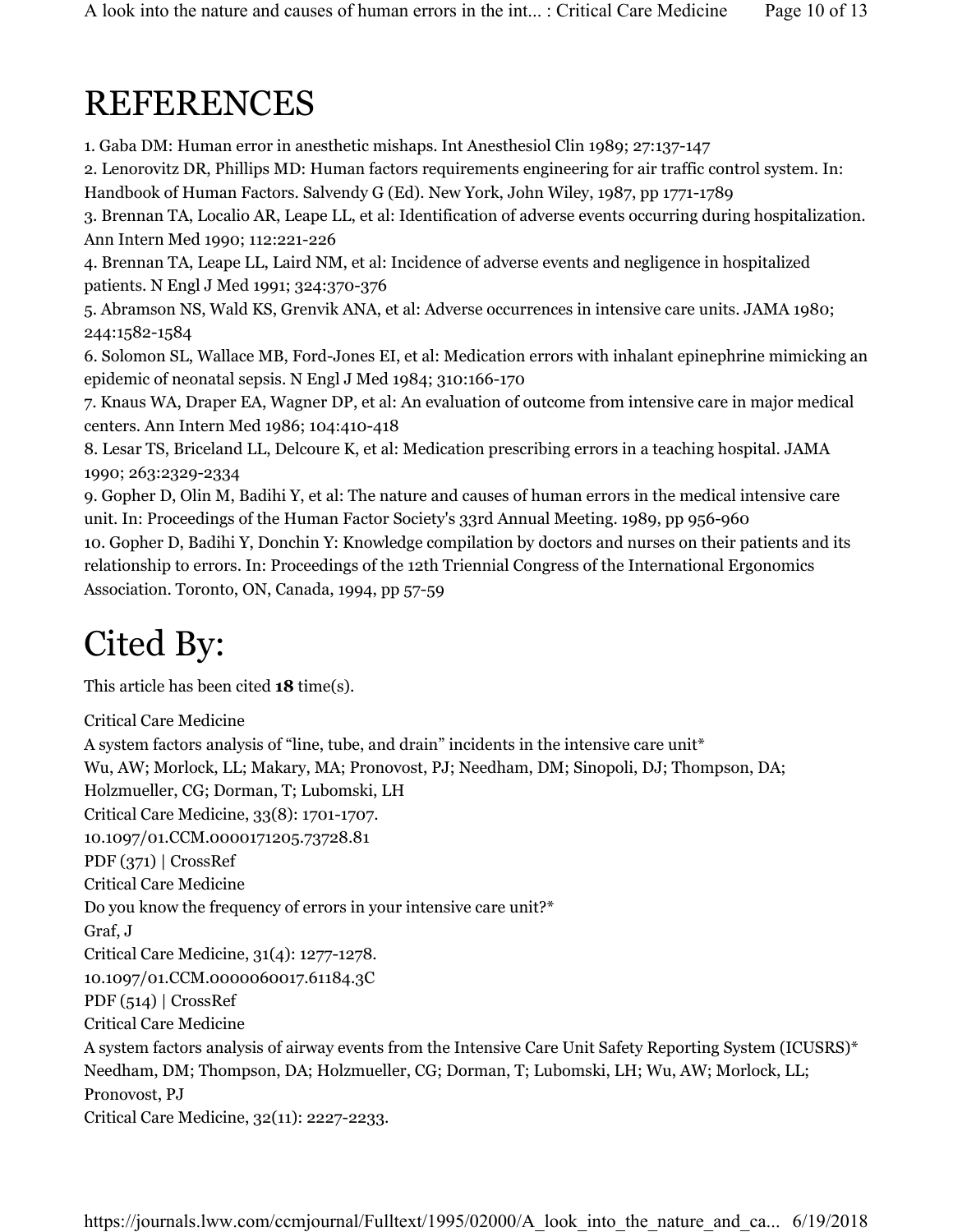10.1097/01.CCM.0000145230.52725.6C PDF (581) | CrossRef Critical Care Medicine Impact of adverse events on outcomes in intensive care unit patients\* Dumenil, A; Azoulay, E; Carlet, J; Orgeas, MG; Timsit, JF; Soufir, L; Tafflet, M; Adrie, C; Philippart, F; Zahar, JR; Clec'h, C; Goldran-Toledano, D; Jamali, S Critical Care Medicine, 36(7): 2041-2047. 10.1097/CCM.0b013e31817b879c PDF (261) | CrossRef Critical Care Medicine The eICU: It's not just telemedicine Celi, LA; Hassan, E; Marquardt, C; Breslow, M; Rosenfeld, B Critical Care Medicine, 29(8): N183-N189.

PDF (153) Critical Care Medicine Discrepant attitudes about teamwork among critical care nurses and physicians\* Thomas, EJ; Sexton, JB; Helmreich, RL Critical Care Medicine, 31(3): 956-959. 10.1097/01.CCM.0000056183.89175.76 PDF (744) | CrossRef Critical Care Medicine Preventable adverse drug events in hospitalized patients: A comparative study of intensive care and general care units Cullen, D; Sweitzer, B; Bates, D; Burdick, E; Edmondson, A; Leape, L

Critical Care Medicine, 25(8): 1289-1297.

Critical Care Medicine Reporting of medical errors: An intensive care unit experience Osmon, S; Harris, CB; Dunagan, WC; Prentice, D; Fraser, VJ; Kollef, MH Critical Care Medicine, 32(3): 727-733. 10.1097/01.CCM.0000114822.36890.7C PDF (719) | CrossRef Critical Care Medicine To BEHAVE, or not to BEHAVE: That is the question\* Nates, JL Critical Care Medicine, 34(3): 908-910. 10.1097/01.CCM.0000199053.89580.37 PDF (1756) | CrossRef Critical Care Medicine Research and redesign are safer than warnings and rules \* Render, ML Critical Care Medicine, 32(4): 1074-1075. 10.1097/01.CCM.0000120070.69754.94 PDF (801) | CrossRef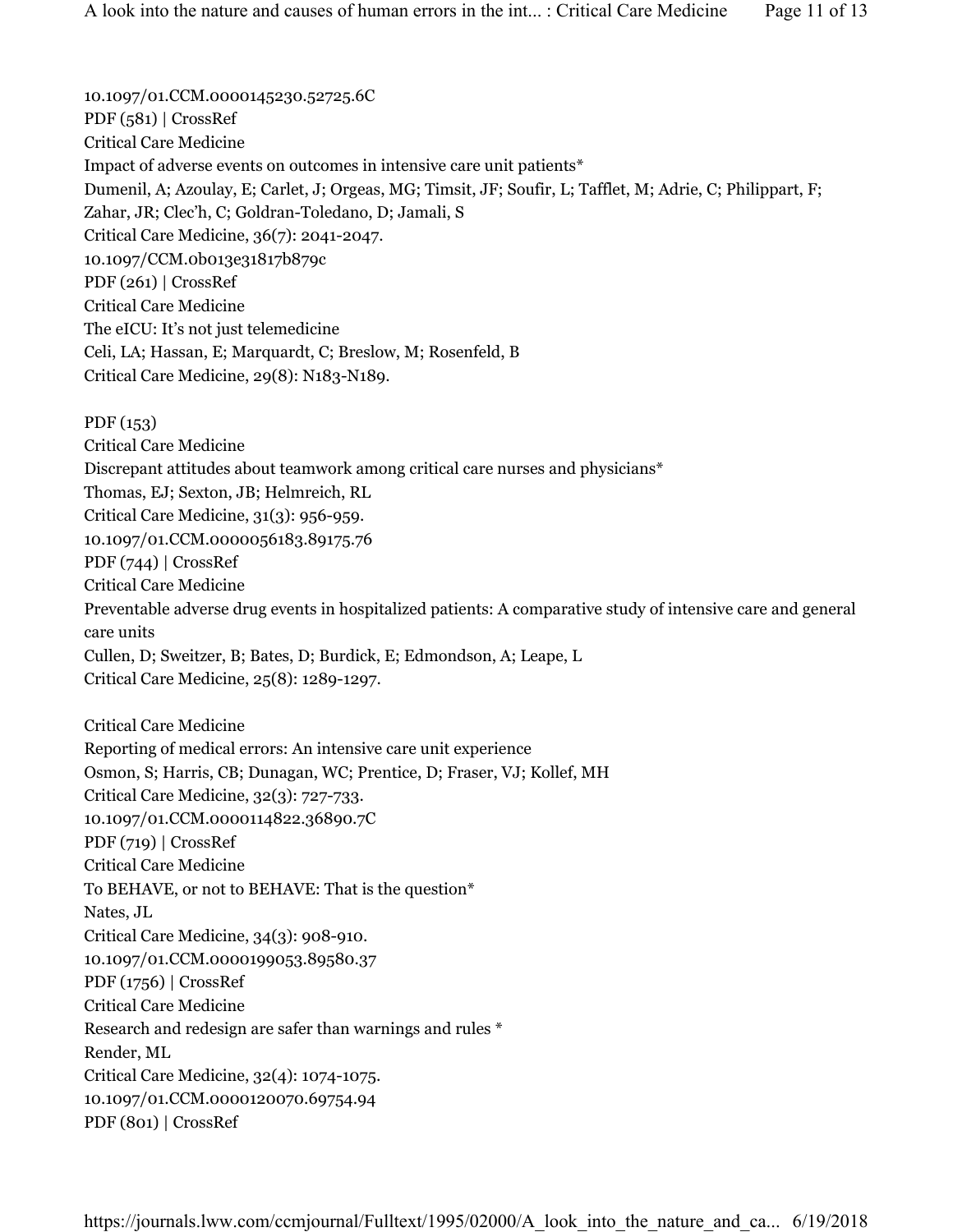Critical Care Medicine Patient safety event reporting in critical care: A study of three intensive care units\* Harris, CB; Krauss, MJ; Coopersmith, CM; Avidan, M; Nast, PA; Kollef, MH; Dunagan, WC; Fraser, VJ Critical Care Medicine, 35(4): 1068-1076. 10.1097/01.CCM.0000259384.76515.83 PDF (1973) | CrossRef Critical Care Medicine Developing a team performance framework for the intensive care unit\* Reader, TW; Flin, R; Mearns, K; Cuthbertson, BH Critical Care Medicine, 37(5): 1787-1793. 10.1097/CCM.0b013e31819f0451 PDF (322) | CrossRef Critical Care Medicine Variation in outcomes in Veterans Affairs intensive care units with a computerized severity measure\* Wagner, D; Hofer, TP; Render, ML; Kim, HM; Deddens, J; Sivaganesin, S; Welsh, DE; Bickel, K; Freyberg, R; Timmons, S; Johnston, J; Connors, AF Critical Care Medicine, 33(5): 930-939. 10.1097/01.CCM.0000162497.86229.E9 PDF (611) | CrossRef Critical Care Medicine The Critical Care Safety Study: The incidence and nature of adverse events and serious medical errors in intensive care\* Rothschild, JM; Landrigan, CP; Cronin, JW; Kaushal, R; Lockley, SW; Burdick, E; Stone, PH; Lilly, CM; Katz, JT; Czeisler, CA; Bates, DW Critical Care Medicine, 33(8): 1694-1700. 10.1097/01.CCM.0000171609.91035.BD PDF (263) | CrossRef Critical Care Medicine Evaluation of two methods for quality improvement in intensive care: Facilitated incident monitoring and retrospective medical chart review\* Beckmann, U; Bohringer, C; Carless, R; Gillies, DM; Runciman, WB; Wu, AW; Pronovost, P Critical Care Medicine, 31(4): 1006-1011. 10.1097/01.CCM.0000060016.21525.3C PDF (238) | CrossRef Pediatric Critical Care Medicine Using Pediatric Advanced Life Support in pediatric residency training: Does the curriculum need resuscitation?\* Grant, EC; Marczinski, CA; Menon, K Pediatric Critical Care Medicine, 8(5): 433-439. 10.1097/01.PCC.0000282044.78432.0B PDF (314) | CrossRef Pediatric Critical Care Medicine Physician team management affects goal achievement in the intensive care unit\* Stockwell, DC; Slonim, AD; Pollack, MM Pediatric Critical Care Medicine, 8(6): 540-545.